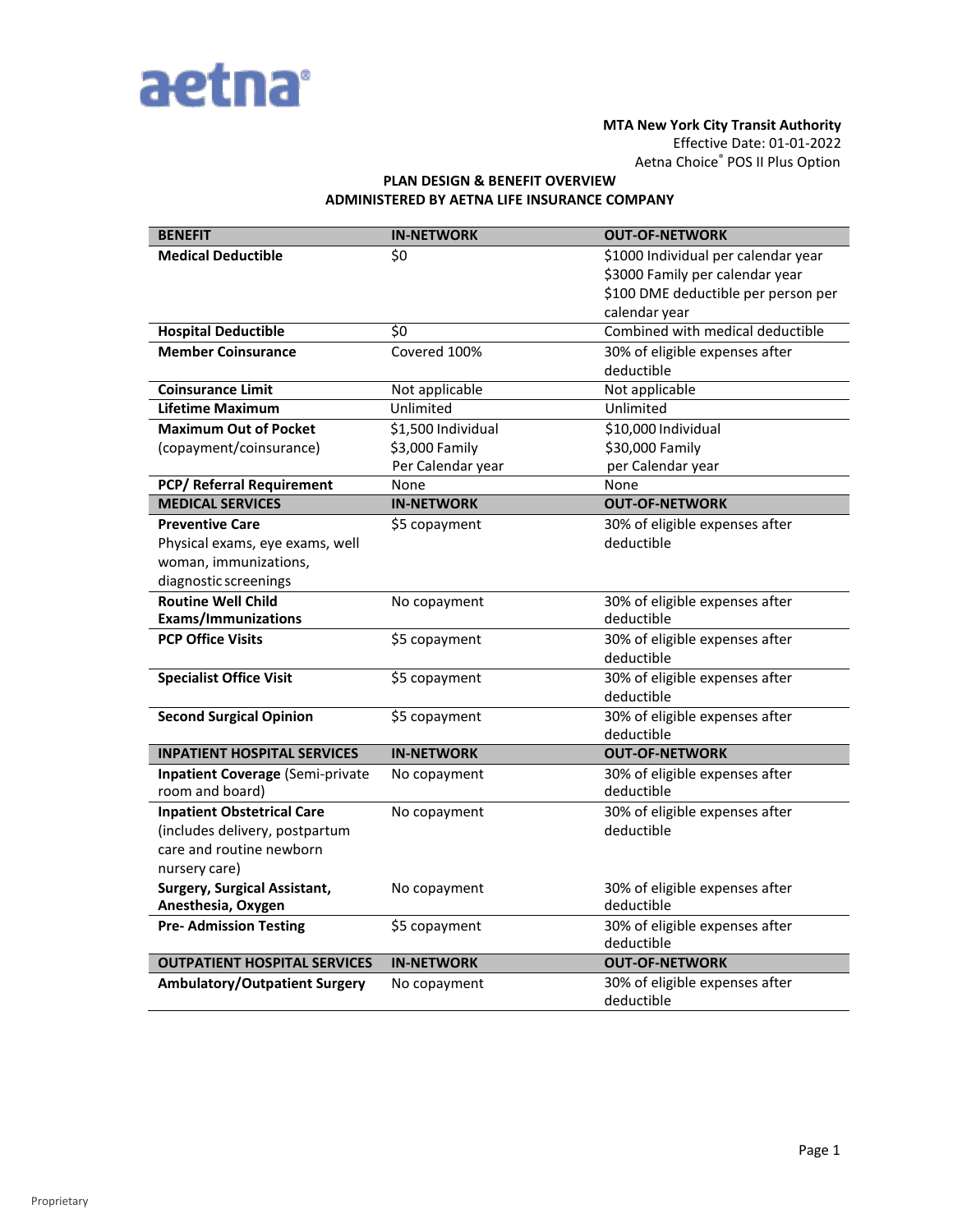

## **MTA New York City Transit Authority** Effective Date: 01-01-2022 Aetna Choice® POS II Plus Option

## **PLAN DESIGN & BENEFIT OVERVIEW ADMINISTERED BY AETNA LIFE INSURANCE COMPANY**

| <b>EMERGENCY MEDICAL CARE</b>                     | <b>IN-NETWORK</b>          | <b>OUT-OF-NETWORK</b>              |
|---------------------------------------------------|----------------------------|------------------------------------|
| <b>Urgent Care Services</b>                       | \$35 copayment             | \$35 copayment                     |
| <b>Emergency Room</b>                             | \$35 copayment             | \$35 copayment                     |
| <b>Waived if admitted</b>                         |                            | Waived if admitted                 |
| <b>Emergency Use of Land</b>                      | No copayment               | No copayment                       |
| <b>Ambulance</b>                                  |                            |                                    |
| <b>Emergency Use of Air Ambulance</b>             | No copayment               | No copayment                       |
| <b>MENTAL HEALTH AND</b>                          | <b>IN-NETWORK</b>          | <b>OUT-OF-NETWORK</b>              |
| <b>ALCOHOL/SUBSTANCE ABUSE</b><br><b>SERVICES</b> |                            |                                    |
| <b>Inpatient Coverage (Semi-private</b>           | No copayment               | 30% of eligible expenses after     |
| room and board)                                   |                            | deductible                         |
| <b>Outpatient</b>                                 | \$5 copayment              | 30% of eligible expenses after     |
|                                                   |                            | deductible                         |
| <b>DURABLE MEDICAL EQUIPMENT</b><br>(DME)         | <b>IN-NETWORK</b>          | <b>OUT-OF-NETWORK</b>              |
| Deductible,                                       | No copayment. Subject to   | 50% of allowed amount <b>AFTER</b> |
| Copayment/Coinsurance                             | allowed amount AFTER \$100 | \$100 deductible* per person per   |
| (e.g. hospital beds, oxygen,                      | deductible* per person per | calendar year plus any amount      |
| oxygen equipment, wheelchairs,                    | calendar year              | billed above the allowed amount    |
| PAP devices and supplies, diabetic                |                            |                                    |
| pumps and supplies, catheters,                    |                            |                                    |
| artificial arms, legs, eyes, ears)                |                            |                                    |
| <b>HOME HEALTHCARE</b>                            | <b>IN-NETWORK</b>          | <b>OUT-OF-NETWORK</b>              |
| <b>Home Health Care Visits</b>                    | No Copayment               | 25% of eligible expenses after     |
| 200 visits per calendar year                      |                            | deductible                         |
| One visit equals up to 4 hours of                 |                            |                                    |
| care                                              |                            |                                    |
| <b>Home Infusion Therapy</b>                      | No copayment               | 25% of eligible expenses after     |
|                                                   |                            | deductible                         |

**\*DME \$100 deductible not applicable to Positive Airway Pressure (PAP) devices, PAP supplies, insulin pump and insulin pump supplies.**